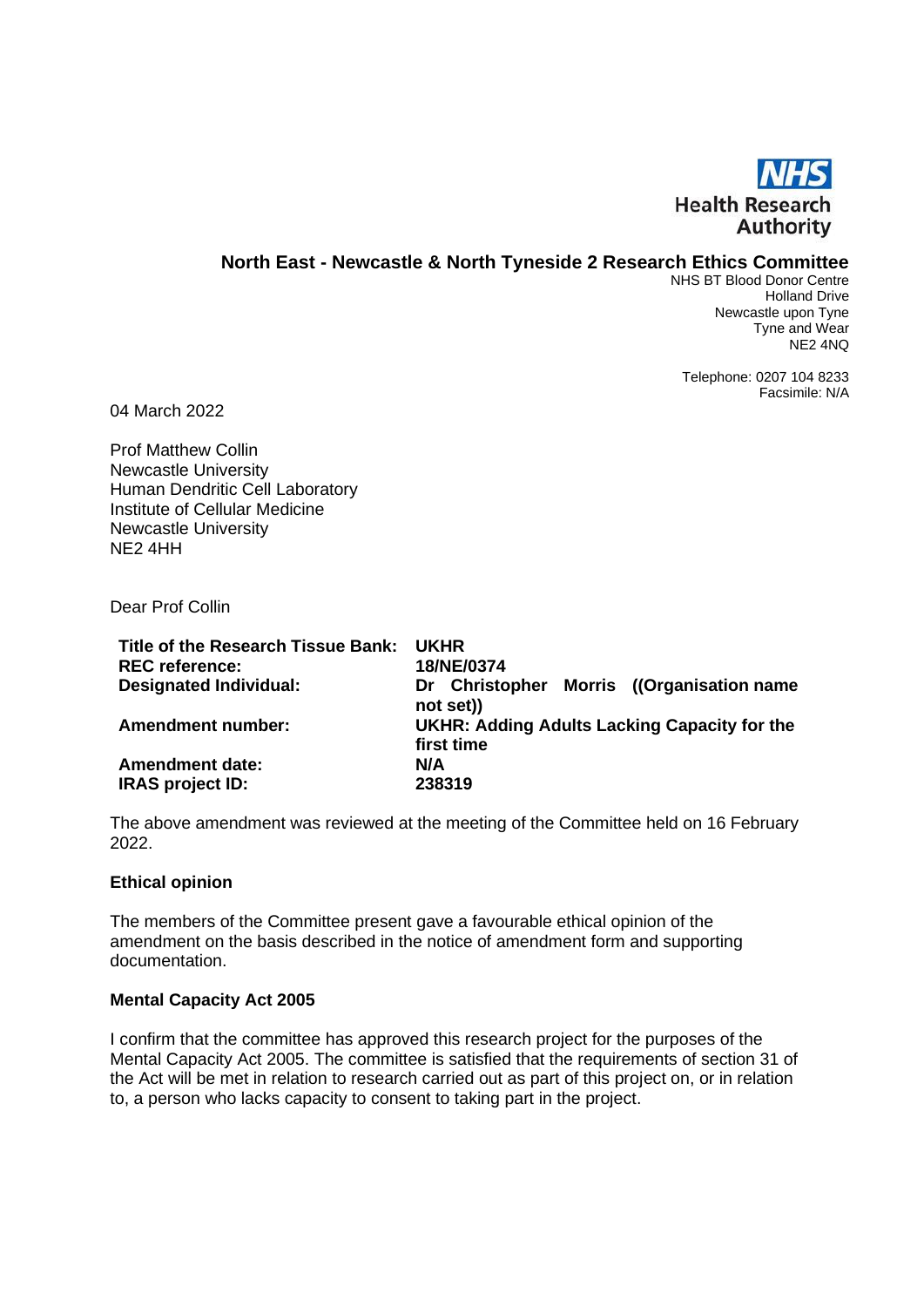# **Compliance with the Mental Capacity Act – the Committee agreed the following:**

## **1.1 Relevance of the research to impairing condition**

The Committee was satisfied that the justification for introducing Adults lacking capacity was appropriate and well thought out. Furthermore, the Committee agreed that the research related to an impairing condition affecting persons lacking capacity or with the treatment of the condition.

## **1.2 Justification for including adults lacking capacity to meet the research objectives**

The Committee agreed that the research could not be carried out as effectively if it was confined to participants able to give consent.

## **2.1 Arrangements for appointing consultees**

The Committee considered the arrangements set out in the application for appointing consultees under Section 32 of the Mental Capacity Act 2005 (England and Wales) and the equivalent Section 135 of the Mental Capacity Act (Northern Ireland) 2016. After discussion the Committee confirmed that reasonable arrangements were in place for appointing consultees. However, as previously mentioned, the Committee requested for the typographical errors within the Nominated Consultee Form to be amended.

## **3.1 Balance between benefit and risk, burden and intrusion**

The research is of potential benefit to research participants lacking capacity without imposing a disproportionate burden

## **4.1 Additional safeguards**

The Committee was satisfied that reasonable arrangements would be in place to comply with the additional safeguards set out in Section 33 of the Mental Capacity Act 2005 (England and Wales) and the equivalent Section 137 of the Mental Capacity Act (Northern Ireland) 2016.

## **5.1 Information for consultees**

The Committee was satisfied that the information to be provided to consultees about the proposed research was adequate to enable consultees to give informed advice about the participation of persons lacking capacity.

## **Approved documents**

| Document                                                                 | Version    | Date             |
|--------------------------------------------------------------------------|------------|------------------|
| Covering letter on headed paper [Response to REC Amendment 1]            | <b>INA</b> | 01 March 2022    |
| Other [UKHR Reply]                                                       | 1.3        | 11 January 2022  |
| Other [Notice of Amendment - RTB]                                        | <b>NA</b>  | 11 January 2022  |
| Other [Jessica Manson CV]                                                | <b>NA</b>  |                  |
| Other [Updated REC form]                                                 | <b>NA</b>  | 16 February 2022 |
| Participant consent form [UKHR Personal Consultee Declaration]           | 1.1        | 11 January 2022  |
| Participant consent form [UKHR Nominated Consultee Declaration ]   1.2   |            | 01 March 2022    |
| Participant information sheet (PIS) [UKHR Information for<br>Consultees] | 1.1        | 11 January 2022  |

The documents reviewed and approved at the meeting were: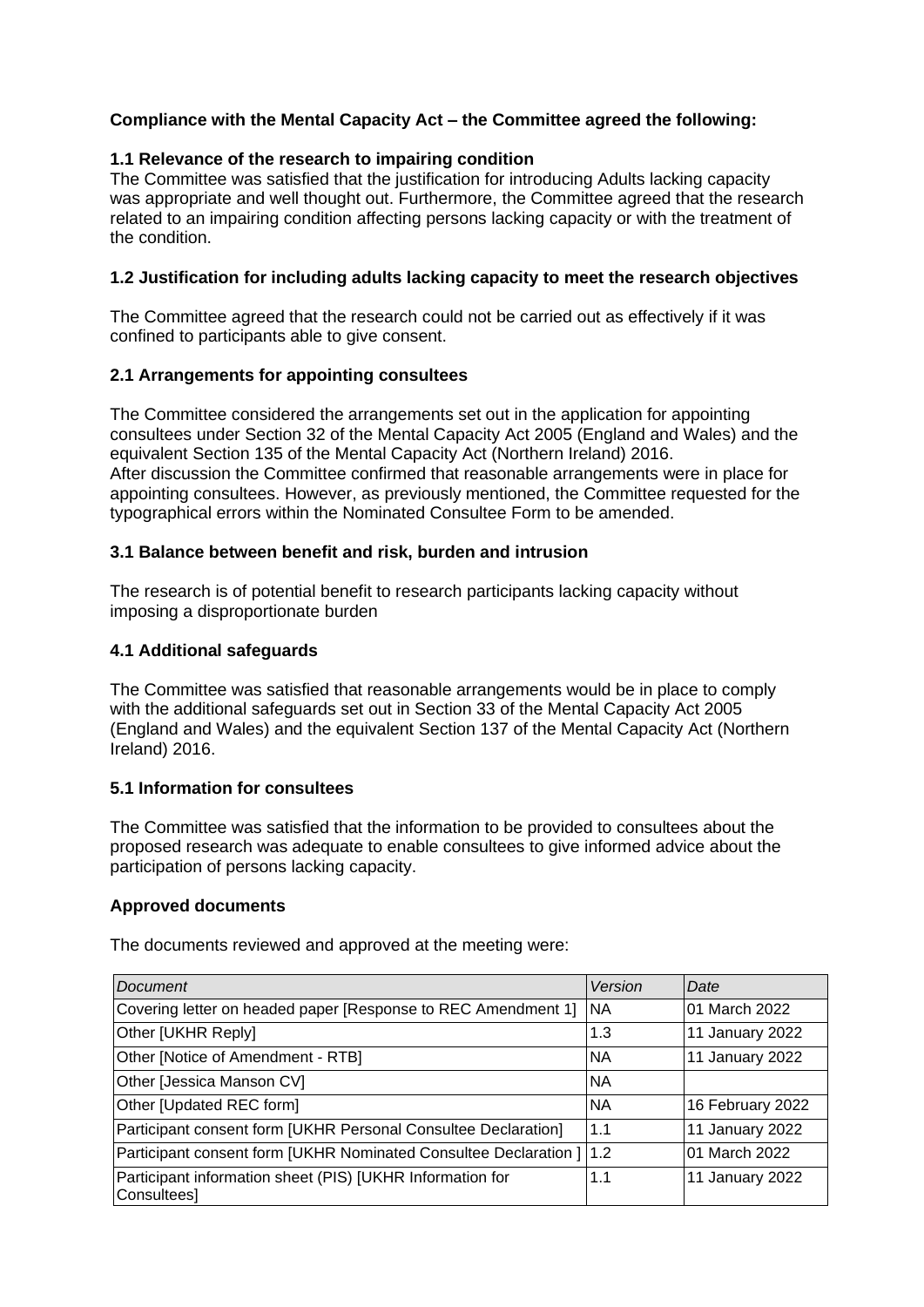| Protocol for management of the tissue bank [UKHR Protocol] | 01 March 2022 |
|------------------------------------------------------------|---------------|
|                                                            |               |

### **Membership of the Committee**

The members of the Ethics Committee who were present at the meeting are listed on the attached sheet.

### **Amendments related to COVID-19**

We will update your research summary for the above study on the research summaries section of our website. During this public health emergency, it is vital that everyone can promptly identify all relevant research related to COVID-19 that is taking place globally. If you have not already done so, please register your study on a public registry as soon as possible and provide the HRA with the registration detail, which will be posted alongside other information relating to your project.

### **Statement of compliance**

The Committee is constituted in accordance with the Governance Arrangements for Research Ethics Committees and complies fully with the Standard Operating Procedures for Research Ethics Committees in the UK.

### **HRA Learning**

We are pleased to welcome researchers and research staff to our HRA Learning Events and online learning opportunities- see details at: [https://www.hra.nhs.uk/planning-and](https://www.hra.nhs.uk/planning-and-improving-research/learning/)[improving-research/learning/](https://www.hra.nhs.uk/planning-and-improving-research/learning/)

**IRAS Project ID: 238319 Please quote this number on all correspondence**

Yours sincerely

William Lyse

## **Approvals Administrator**

On behalf of

**Professor Barry Hirst Chair**

E-mail: newcastlenorthtyneside2.rec@hra.nhs.uk

*Enclosures: List of names and professions of members who were present at the meeting and those who submitted written comments*